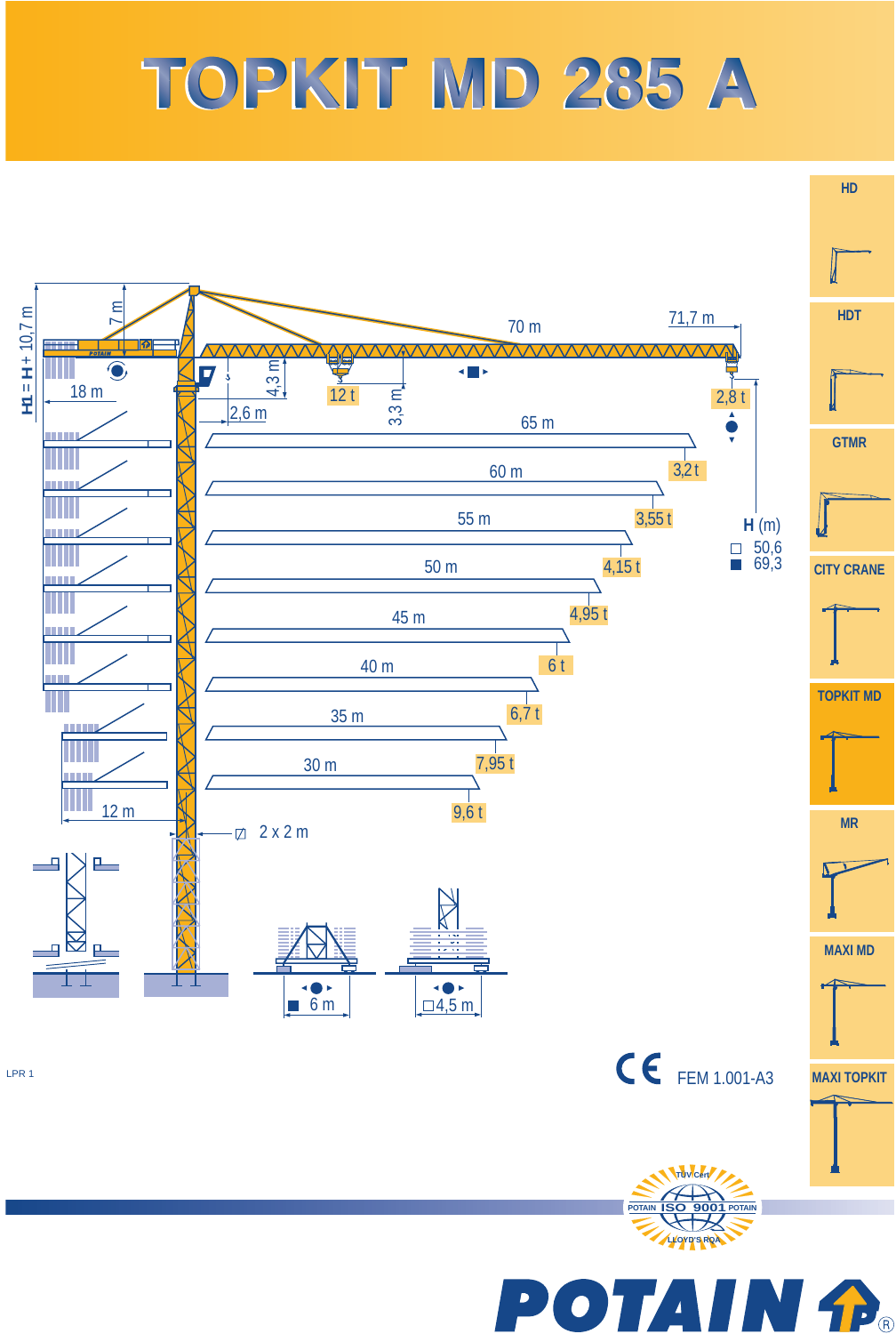| Mat / Réactions   | Masts / Reactions                     | <b>Example 2 Torre / Reazioni</b> | OD                 |
|-------------------|---------------------------------------|-----------------------------------|--------------------|
| Maste / Eckdrücke | <b>Example 20 Mástil / Reacciones</b> | ◆ 下 塔身/反力                         | $\left($ $\right)$ |





**POTAIN P** 

## **TOPKIT MD 285 A**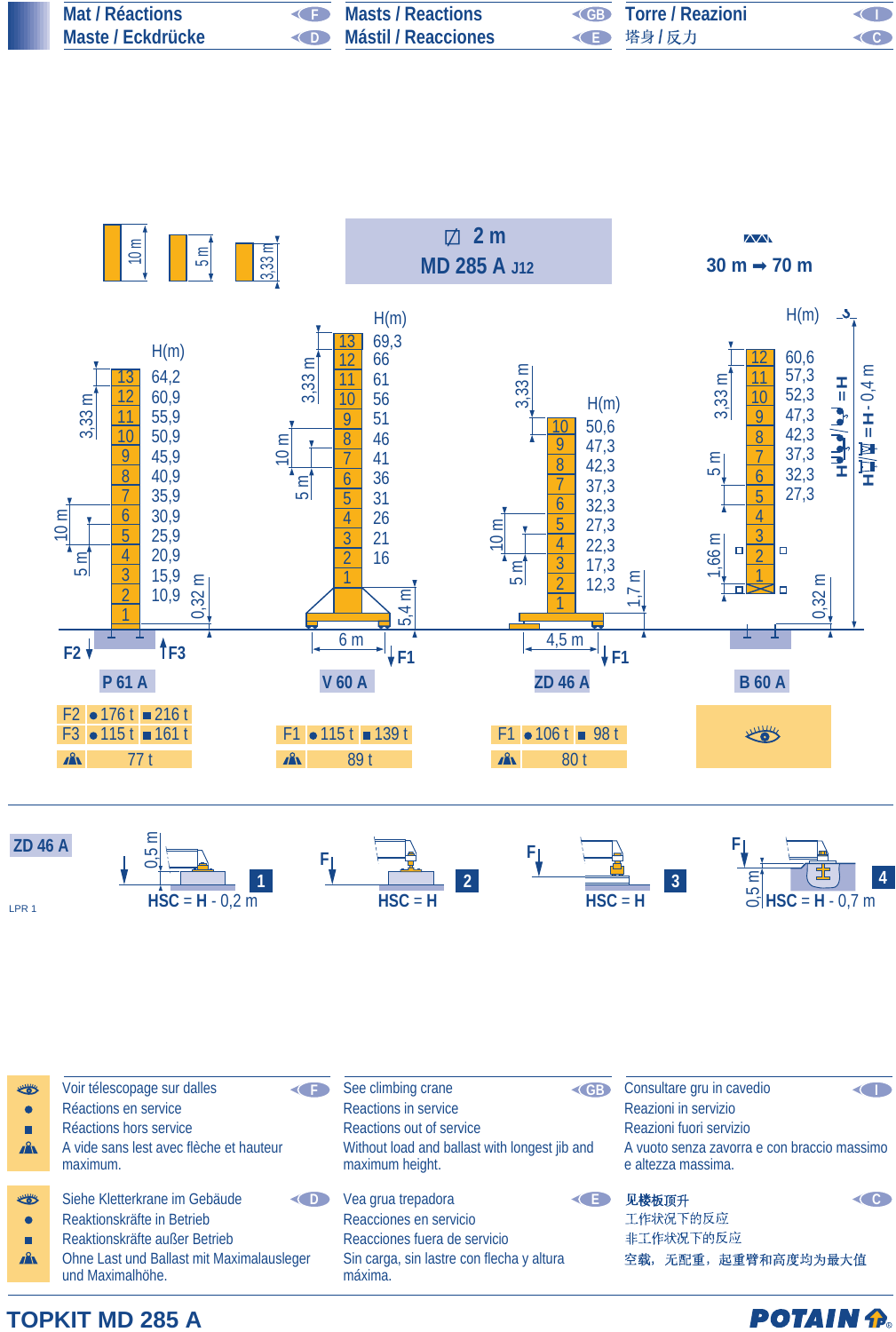| Courbes de charges | <b>Example 2</b> Load diagrams | <b>ED</b> Curve di carico |  |
|--------------------|--------------------------------|---------------------------|--|
| Lastkurven         | <b>Curvas de cargas</b>        | ◆ 负荷曲线                    |  |

|                               |   |                       |         |                 |                      |                                                            |     |                 |      |             | الملحا حسيب اديا                    |               |                 |                |                  |                 |     |                |     |                |                  |           |              |                |  |
|-------------------------------|---|-----------------------|---------|-----------------|----------------------|------------------------------------------------------------|-----|-----------------|------|-------------|-------------------------------------|---------------|-----------------|----------------|------------------|-----------------|-----|----------------|-----|----------------|------------------|-----------|--------------|----------------|--|
| 70 <sub>m</sub>               | 3 |                       | 19,4 20 |                 | 22                   | 25                                                         | 27  | 30              |      | 32 33,9 38  |                                     | 40            | 42              | 45             | 47               | 50              | 52  | 55             | 57  | 60             | 62               | 65        | 67           | $70 \text{ m}$ |  |
| $\sqrt{N}$                    |   |                       |         |                 | $12$ 11,6 10,3 8,8   |                                                            | 8   |                 | 6,56 |             | $\overline{6}$                      | 5,6           | 5,3             | 4,9            | 4,6              | 4,3             | 4,1 | 3,8            | 3,7 | 3,4            | 3,3              | 3,1       | $\mathbf{3}$ | $2,8$ t        |  |
|                               |   |                       |         |                 |                      |                                                            |     |                 |      |             | الملجعا حسسب اديعا                  |               |                 |                |                  |                 |     |                |     |                |                  |           |              |                |  |
| 65 <sub>m</sub>               | 3 |                       | 19,8 20 |                 | 22                   | 25                                                         | 27  | 30              |      |             | $32 \quad 34,8 \quad 38,6 \quad 40$ |               | 42              | 45             | 47               | 50              | 52  | 55             | 57  | 60             | 62               | 65 m      |              |                |  |
| $\sqrt{N}$                    |   |                       |         | $12 \quad 11,8$ | 10,6                 | 9,1                                                        | 8,3 | 7,2             | 6,76 |             |                                     | $6 \quad 5.7$ | 5,4             | 5 <sup>5</sup> | 4,8              | 4,4             | 4,2 | 3,9            | 3,8 | 3,5            | 3,4              | $3,2 \t1$ |              |                |  |
|                               |   |                       |         |                 |                      |                                                            |     |                 |      |             | الملجا حسيدانها                     |               |                 |                |                  |                 |     |                |     |                |                  |           |              |                |  |
| 60 <sub>m</sub>               | 3 |                       | 19,8    | 20              | 22                   | 25                                                         | 27  |                 |      |             | 30 32 34,9 38,7                     | 40            | 42              | 45             | 47               | 50              | 52  | 55             | -57 | $60 \text{ m}$ |                  |           |              |                |  |
| $\sqrt{N}$                    |   |                       |         |                 | $12$ 11,9 10,6 9,1   |                                                            | 8,3 |                 |      | $7,3$ 6,7 6 | $\overline{6}$                      | 5,8           | 5,5             | 5 <sub>1</sub> | 4,8              | 4,4             | 4,2 | $\overline{4}$ |     | $3,8$ 3,55 t   |                  |           |              |                |  |
|                               |   |                       |         |                 |                      |                                                            |     |                 |      |             | الملجا حسب لحيا                     |               |                 |                |                  |                 |     |                |     |                |                  |           |              |                |  |
| 55 <sub>m</sub>               | 3 | ▶                     |         | 20,6 22         |                      | 25                                                         | 27  | 30 <sup>°</sup> | 32   |             | $35\quad 36,3\quad 40,3$            |               | 42              | 45             | 47               | 50              | 52  | 55 m           |     |                |                  |           |              |                |  |
| $\sqrt{N}$                    |   |                       |         |                 | $12$ 11,1 9,5        |                                                            | 8.7 | 7,6             | 7,1  | 6,3         | 6 <sup>1</sup>                      | 6             | 5,7             | 5,3            | $5^{\circ}$      | 4.7             |     | $4,4$ 4,15 t   |     |                |                  |           |              |                |  |
|                               |   |                       |         |                 |                      |                                                            |     |                 |      |             |                                     |               | الملجا حسب لحبا |                |                  |                 |     |                |     |                |                  |           |              |                |  |
| 50 <sub>m</sub>               | 3 |                       |         | 21,7            | 22                   | 25                                                         | 27  | 30 <sup>°</sup> | 32   |             |                                     |               | 35 37 38,3 42,4 | 45             | 47               | 50 <sub>m</sub> |     |                |     |                |                  |           |              |                |  |
| $\sqrt{N}$                    |   |                       |         |                 | 12 11,8 10,1 9,2 8,1 |                                                            |     |                 |      |             | $7,5$ 6,7 6,3                       | 6             | $\overline{6}$  |                | $5,6$ 5,3 4,95 t |                 |     |                |     |                |                  |           |              |                |  |
|                               |   |                       |         |                 |                      |                                                            |     |                 |      |             |                                     |               | الملجا حسب اديا |                |                  |                 |     |                |     |                |                  |           |              |                |  |
| 45 m                          | 3 | $\blacktriangleright$ |         |                 | 23,1 25              |                                                            | 27  | 30              | 32   | 35          | 37                                  | 40            | 42              | 45 m           |                  |                 |     |                |     |                |                  |           |              |                |  |
| $\sqrt{N}$                    |   |                       |         |                 |                      |                                                            | 10  | 8,8             | 8,2  | 7,3         | 6,8                                 | 6,2           | $\mathfrak b$   | 6 <sup>1</sup> |                  |                 |     |                |     |                |                  |           |              |                |  |
| 40 m                          | 3 | ь                     |         |                 | 24,7 25              |                                                            | 27  | 30              | 32   | 35          | 37                                  | 40 m          |                 |                |                  |                 |     |                |     | <b>Ulad</b>    |                  | أهمأ      |              |                |  |
| $\sqrt{N}$                    |   |                       |         |                 |                      | $12 \begin{array}{ c c c } \hline 11,8 & 10,8 \end{array}$ |     | 9,5             | 8,8  | 7,9         |                                     | $7,4$ 6,7 t   |                 |                |                  |                 |     |                | 12  |                |                  |           |              |                |  |
| 35 <sub>m</sub>               | 3 | ь                     |         |                 | 24,8 25              |                                                            | 27  | 30              | 32   | 35 m        |                                     |               |                 |                |                  |                 |     |                |     |                |                  |           |              |                |  |
| $\sqrt{N}$                    |   |                       |         |                 |                      | 12 11,9 10,8                                               |     | 9,6             |      | 8,9 7,95 t  |                                     |               |                 |                |                  |                 |     |                | 6   |                |                  |           |              | $-0,75t$       |  |
|                               |   |                       |         |                 |                      |                                                            |     |                 |      |             |                                     |               |                 |                |                  |                 |     |                |     |                |                  |           |              |                |  |
| 30 <sub>m</sub><br>$\sqrt{N}$ | 3 | ь                     |         |                 | 24,8 25              | 12 11,9 10,9 9,6 t                                         | 27  | 30 m            |      |             |                                     |               |                 |                |                  |                 |     |                |     |                | $-- = 6 - 0.75t$ |           |              | -(m)           |  |
|                               |   |                       |         |                 |                      |                                                            |     |                 |      |             |                                     |               |                 |                |                  |                 |     |                |     |                |                  |           |              |                |  |

| 70 <sub>m</sub><br>$\sqrt{N}$                     | $2,5 \rightarrow$ | 19,6 20 |                       | 22 25 27 30 32 34,4 35,2 37<br>$12$   11,7   10,5 | $\overline{9}$ |                              |                        |           |                  | ष—∟.∀                                                            |                        | 40<br>$8,2$ 7,2 6,6 6 6 5,6 5,1                                                            | 42        | 45                | 47<br>$4,8$ $4,4$ $4,1$ $3,8$   | 50                   | 52<br>3,6 | 55<br>3,3       | 57<br>3,1             | 60<br>2,9          | 62<br>2,7      | 65                   | 67     | 70 m<br>$2,5$ 2,4 2,25 t |
|---------------------------------------------------|-------------------|---------|-----------------------|---------------------------------------------------|----------------|------------------------------|------------------------|-----------|------------------|------------------------------------------------------------------|------------------------|--------------------------------------------------------------------------------------------|-----------|-------------------|---------------------------------|----------------------|-----------|-----------------|-----------------------|--------------------|----------------|----------------------|--------|--------------------------|
| 65 <sub>m</sub><br>$\sqrt{N}$                     | $2,5 \rightarrow$ | 19,8    | 20<br>$12 \quad 11,9$ | 22<br>10,6                                        | 25<br>9,1      | 27<br>8,3                    | 30 <sup>°</sup><br>7,3 | 32<br>6,7 | 6 <sup>7</sup>   | <b>W←→H</b><br>35 35,8 37<br>$\overline{6}$                      |                        | 40<br>$\begin{array}{ c c c c c c c c } \hline 5,8 & 5,2 & 4,9 & 4,5 \ \hline \end{array}$ | 42        | 45                | 47<br>4,2                       | 50<br>3,9            | 52<br>3,7 | 55<br>3,4       | 57<br>3,2             | 60<br>$\mathbf{3}$ | 62             | 65 m<br>$2,8$ 2,65 t |        |                          |
| 60 <sub>m</sub><br>$\sqrt{N}$                     | $2,5 \rightarrow$ |         | 20                    | 22<br>$12 \quad 10,7$                             | 25             | 27<br>$9,2$ 8,4 7,4 6,8      | 30                     |           | $6\overline{6}$  | $\Psi \leftarrow \rightarrow \Box$<br>$32 \quad 35.5 \quad 36.4$ | 37                     | 40<br>$6$ $5,9$ $5,3$ $5$                                                                  | 42        | 45<br>4,6         | 47<br>4,3                       | 50<br>$\overline{4}$ | 52<br>3,8 | 55              | 57<br>$3,5$ 3,3 3,1 t | $60 \text{ m}$     |                |                      |        |                          |
| 55 <sub>m</sub><br>$\sqrt{N}$                     | $2,5 \rightarrow$ |         | 20,8 22               | $12$ $11,2$ 9,7                                   | 25             | 27<br>8,8                    | 30<br>7,8              | 32<br>7,2 | 35<br>6,4        | <b>W←←→⊔</b><br>37<br>$\boldsymbol{6}$                           | 37,8<br>$\overline{6}$ | 40<br>5,6                                                                                  | 42<br>5,3 | 45<br>4,8         | 47<br>4,6                       | 50<br>4,2            | 52<br>4   | 55 m<br>$3,7$ t |                       |                    |                |                      |        |                          |
| 50 <sub>m</sub><br>$\sqrt{N}$                     | $2,5 \rightarrow$ |         |                       | 21,9 22<br>$12$ 11,9 10,3 9,4 8,3                 | 25             | 27                           | 30                     | 32<br>7,6 | 35               | $6,8$ 6,4                                                        | 6 <sup>1</sup>         | <b>W←–––⊔</b><br>$37$ $38,9$ $39.9$<br>6 <sup>1</sup>                                      | 42        | 45                | 47<br>$5,6$ $5,2$ $4,9$ $4,5$ t | $50 \text{ m}$       |           |                 |                       |                    |                |                      |        |                          |
| 45 <sub>m</sub><br>$\sqrt{4}$                     | $2,5 \rightarrow$ |         |                       | $23,4$ 25                                         |                | 27<br>$12$ 11,1 10,1 8,9 8,3 | 30                     | 32        | 35<br>7,4        | 37<br>6,9                                                        | 40<br>6,3              | <b>W←→⊔</b><br>41,5 42,6<br>- 6                                                            |           | 45 m<br>$6$ 5,6 t |                                 |                      |           |                 |                       |                    |                |                      |        |                          |
| 40 m<br>$\sqrt{N}$                                | $2,5 \rightarrow$ |         |                       | 24,8 25                                           |                | 27<br>12 11,9 10,9           | 30<br>9,6              | 32<br>8,9 | 35<br>8          | 37<br>7,5                                                        | 40 m<br>$6,8$ t        |                                                                                            |           |                   |                                 |                      |           |                 | 12                    | M                  | Ħ              |                      |        |                          |
| 35 <sub>m</sub><br>$\sqrt{N}$                     | $2,5 \rightarrow$ |         |                       |                                                   | 25<br>12       | 27<br>10,9                   | 30<br>9,7              | 32<br>9   | 35 m<br>$8,05$ t |                                                                  |                        |                                                                                            |           |                   |                                 |                      |           |                 | 6                     |                    |                |                      | 0,25   |                          |
| 30 <sub>m</sub><br>$\sqrt{N}$<br>LPR <sub>1</sub> | $2,5 \rightarrow$ |         |                       |                                                   | 25<br>12       | 27<br>11                     | 30 m<br>$9,7$ t        |           |                  |                                                                  |                        |                                                                                            |           |                   |                                 |                      |           |                 |                       | $=$                | $\Box - 0.25t$ |                      | $-(m)$ |                          |

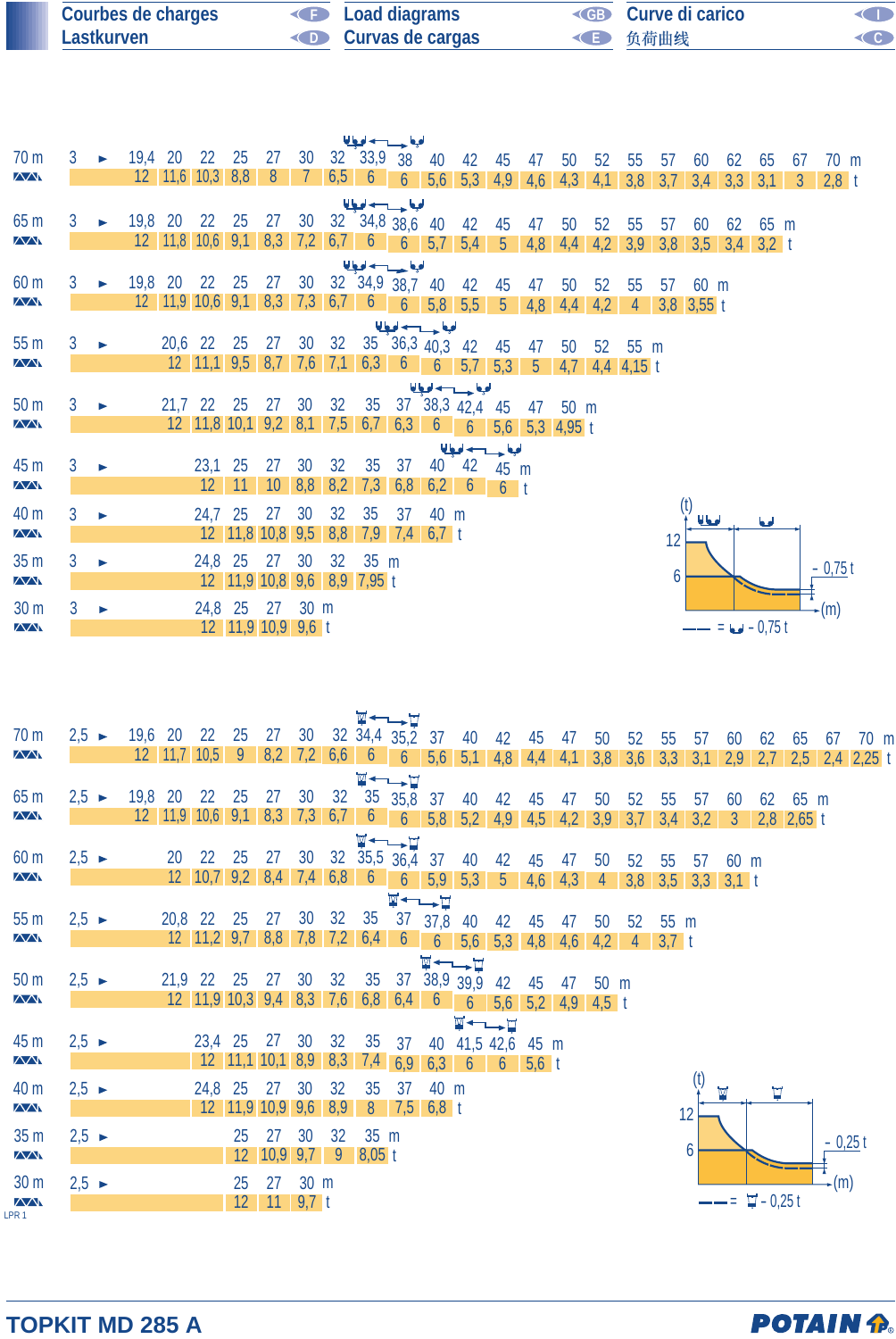

**TOPKIT MD 285 A**

**POTAIN P.**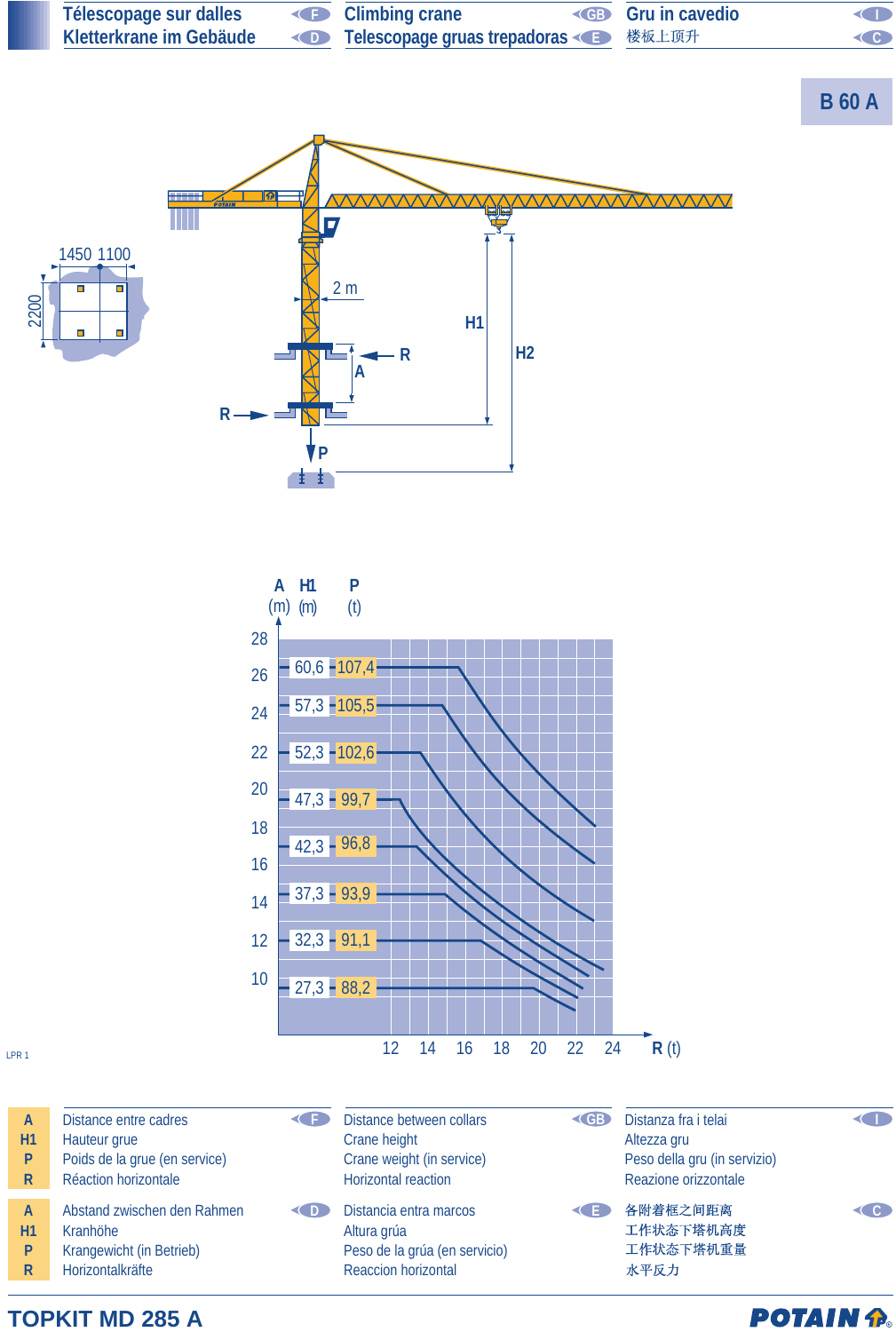| Lest de contre-flèche | <b>Counter-jib ballast</b>               | <b>EB</b> Contrappeso | $\triangleleft$            |
|-----------------------|------------------------------------------|-----------------------|----------------------------|
| Gegenauslegerballast  | <b>Example 2</b> Lastre de contra flecha | ◆ 平衡臂重                | $\textcircled{\textsf{c}}$ |

|                 |                 | 4 600 - 4 200 - 3 400 - 2 300 kg |                 | 4 200 - 700 kg   |                |
|-----------------|-----------------|----------------------------------|-----------------|------------------|----------------|
|                 |                 | 55/70 RCS - 50/75 LVF            |                 | <b>RCS - LVF</b> | <b>120 LCC</b> |
| <b>AVVN</b>     | <u>mari z</u>   | $x^2$ (kg)                       |                 |                  | $x^2$ (kg)     |
| 70 <sub>m</sub> | 18 <sub>m</sub> | 27 600                           | 18 <sub>m</sub> | 26 600           | 25 900         |
| 65 m            | 18 <sub>m</sub> | 24 900                           | 18 <sub>m</sub> | 24 500           | 23 100         |
| 60 <sub>m</sub> | 18 <sub>m</sub> | 23 000                           | 18 <sub>m</sub> | 23 100           | 21 700         |
| 55 m            | 18 <sub>m</sub> | 22 600                           | 18 <sub>m</sub> | 22 400           | 21 000         |
| 50 <sub>m</sub> | 18 <sub>m</sub> | 20 700                           | 18 <sub>m</sub> | 21 000           | 18 900         |
| 45 m            | 18 <sub>m</sub> | 18 000                           | 18 <sub>m</sub> | 18 200           | 16 100         |
| 40 m            | 18 <sub>m</sub> | 16 100                           | 18 <sub>m</sub> | 16 100           | 14 000         |
| 35 <sub>m</sub> | 12 <sub>m</sub> | 27 600                           | 12 <sub>m</sub> | 26 600           | 25 900         |
| 30 <sub>m</sub> | 12 <sub>m</sub> | 20 700                           | 12 <sub>m</sub> | 21 000           | 18 900         |

LPR 1

| Lest de base        | Base ballast                    |        | <b>ED</b> Zavorra di base |  |
|---------------------|---------------------------------|--------|---------------------------|--|
| <b>Grundballast</b> | <b>Example 2</b> Lastre de base | ◆ ● 玉車 |                           |  |

|  | $\boxed{\Box 2 \text{ m} \quad V 60 \text{ A} \quad \bullet \quad \boxed{\mathsf{H}(\text{m})} \begin{bmatrix} 69.3 & 66 & 61 & 56 & 51 & 46 & 41 & 36 & 31 & 26 & 21 \\ 60 & 60 & 60 & 60 & 60 & 48 & 48 & 48 & 48 \end{bmatrix}}$                                                                                                                                            |  |  |  |  |  |  |    |
|--|--------------------------------------------------------------------------------------------------------------------------------------------------------------------------------------------------------------------------------------------------------------------------------------------------------------------------------------------------------------------------------|--|--|--|--|--|--|----|
|  |                                                                                                                                                                                                                                                                                                                                                                                |  |  |  |  |  |  | 48 |
|  | $\boxed{\text{ } \boxed{\Box \hspace{0.2cm} 2\text{ m} \hspace{0.2cm} 2\text{ m} \hspace{0.2cm} 2\text{ D} \hspace{0.2cm} 46\text{ A} \cdot \bullet \hspace{0.2cm} 8\text{ }} \hspace{0.2cm} \boxed{\text{ } H \hspace{0.2cm} (m) \hspace{0.2cm} 50.6 \hspace{0.2cm} 47.3 \hspace{0.2cm} 42.3 \hspace{0.2cm} 37.3 \hspace{0.2cm} 37.3 \hspace{0.2cm} 32.3 \hspace{0.2cm} 27.3$ |  |  |  |  |  |  |    |
|  |                                                                                                                                                                                                                                                                                                                                                                                |  |  |  |  |  |  |    |

LPR 1





LPR 1

## **TOPKIT MD 285 A**